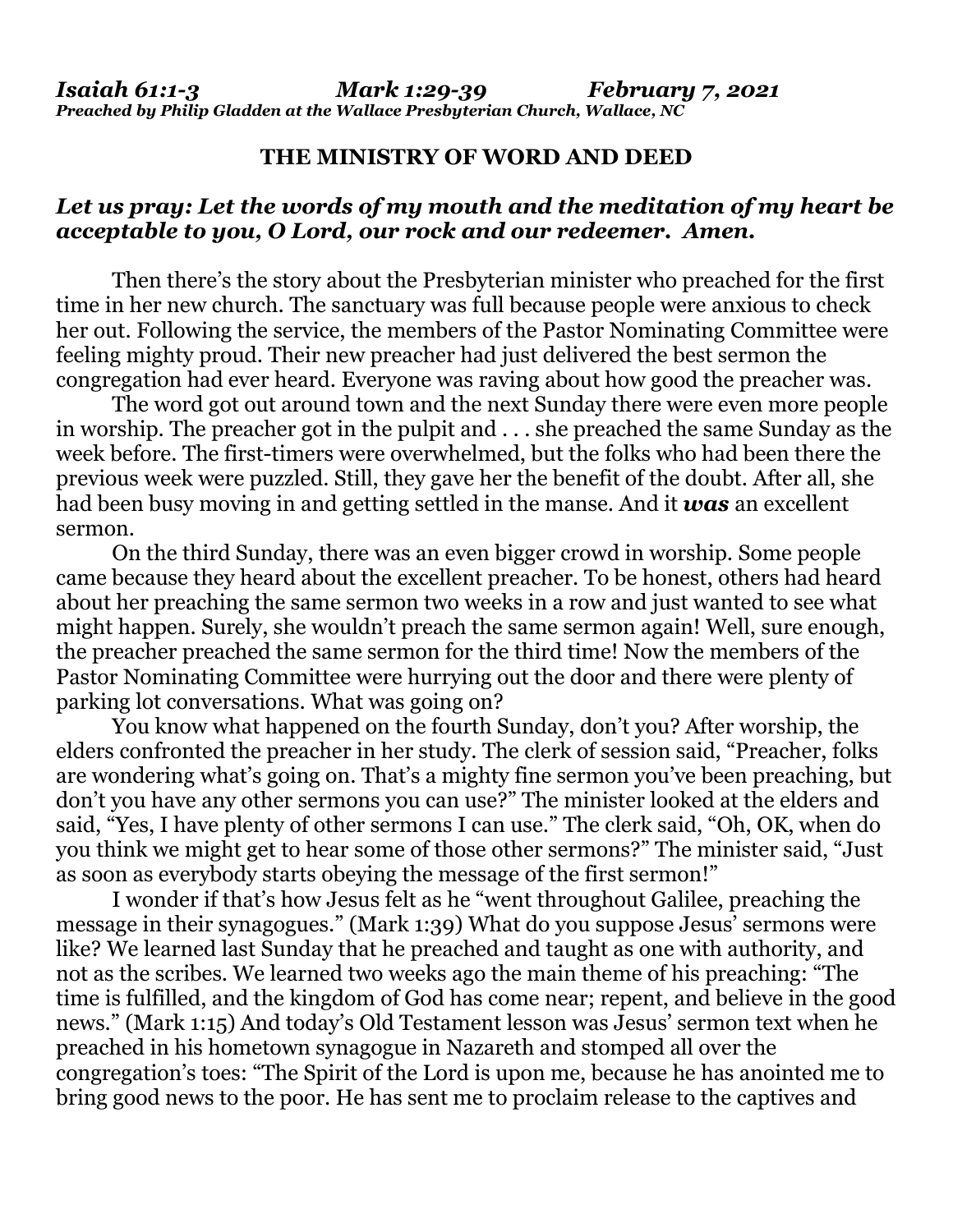recovery of sight to the blind, to let the oppressed go free, to proclaim the year of the Lord's favor." (Luke 4:18-19)

Between last Sunday's story about Jesus teaching in the synagogue in Capernaum and driving out an unclean spirit and today's story about Jesus healing Simon's mother-in-law and many of the sick who flocked to her house, going out to a deserted place to pray, and setting out on a preaching tour, we get a glimpse into a very busy 24 hours in Jesus' life. Last Sunday it was tempting to focus on Jesus cleansing the man of an unclean spirit. Today it would be easy to home in on Simon's mother-in-law and the crowds getting healed. Actually, those healings and cures take place under the umbrella of Jesus' preaching and teaching as one with authority. And Jesus himself tells Simon and the other disciples and us what is the priority of his ministry: "Let us go on to the neighboring towns, so that I may proclaim the message there also; for that is what I came out to do." (Mark 1:38)

Jesus' ministry of word and deed is a very good model for our congregation's ministry. Even with the restrictions of the COVID-19 pandemic, our church is involved in outreach ministries: the St. Nicholas Project at Christmas; the Helping Hands Food Pantry; the Feed Our Hungry Children/Backpack Ministry Offering; the Prayer Shawl Ministry; today's "Souper Bowl" of Caring Offering; and the Disaster Recovery Group of Duplin County, just to name a few. But you know what? We don't have to be a church to do any one or even all of those things in our community (but I'm glad we do). Our unique calling as a congregation in the body of Christ is to proclaim the good news of God. Our deeds and ministry follow our proclamation.

St. Francis of Assisi is said to have described our Christian calling this way: "Preach the gospel at all times, and if necessary, use words." We have plenty of other ways of saying the same thing: Practice what you preach. Walk the talk. Actions speak louder than words. The way you live may be the only sermon anyone ever hears. Now, there's nothing wrong with living that way, and Francis' advice is pretty good. But based on Jesus' inaugural sermon and his insistence that the reason he came was to preach the good news, Jesus himself might say, "Share the gospel at all times, and do good deeds if necessary." That's what Jesus did as he went throughout Galilee, preaching in their synagogues and casting out demons.

In his commentary on today's gospel story, Lamar Williamson describes Jesus' ministry of word and deed and what it means for our Christian lives: "The preaching which dominates the announcement of [Jesus'] ministry (1:14-15) and the conclusion of this [story, *sic.*] is intimately linked with teaching, healings, and exorcisms . . . Jesus not only announces the kingdom's coming but also, by his authoritative words and deeds, incarnates its hidden presence. . . Disciples are those who receive it, enter it, and share Jesus' mission of announcing it."1Another Christian writer and preacher says something similar, which is worth pondering as a congregation: "Jesus' ministry is comprised of proclaiming the good news of God's coming kingdom, healing the sick, and resisting the forces of evil by casting out demons. How might that rather focused mission statement – proclaim, heal, resist – inform our congregation's sense of its mission?"2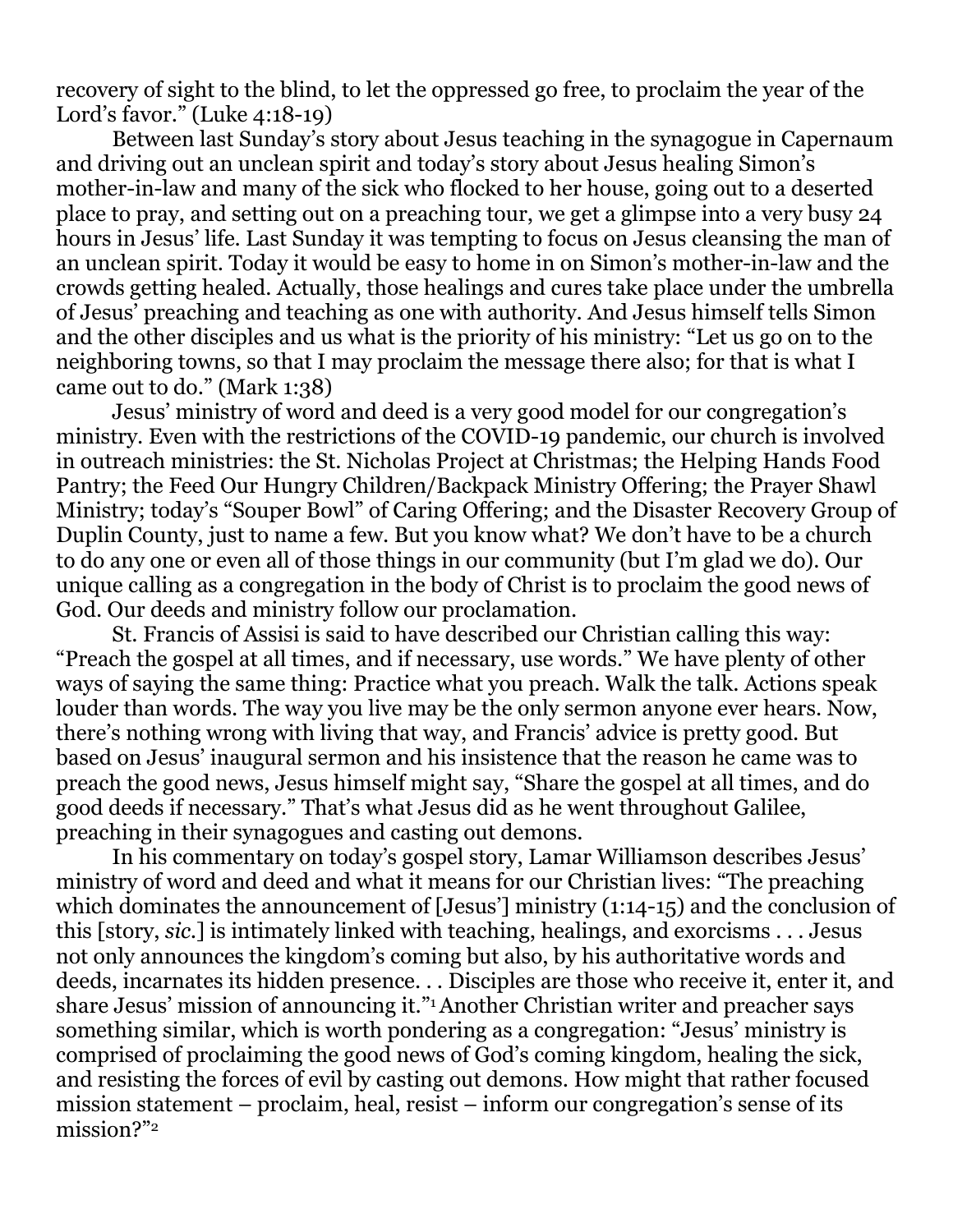That's actually a pretty good description of Presbyterian world missions over the last 200 years. From the beginning, Presbyterians set out to evangelize the world, to preach the good news of God. But in addition to a preaching ministry, Presbyterians have always built schools and health clinics and hospitals. Presbyterians have helped people with agricultural projects and clean water projects. To paraphrase Mark 1:39, "the Presbyterian Church goes throughout the world and the country, proclaiming the message and feeding people, healing people, teaching people, working as partners with people, and the list goes on and on and on."

Several years ago, I wrote a book review for a biblical journal called *Interpretation*. The book I reviewed is by William H. Willimon, former dean of the Duke Chapel and now a professor at Duke Divinity School. It is called *How Odd of God: Chosen for the Curious Vocation of Preaching.* Willimon writes about what it means to be a preacher and to proclaim God's Word in season and out. But he doesn't limit his observations to us individual ministers who preach on Sunday mornings. Instead, he also writes about *the church's* calling and responsibility to proclaim the good news of God. Willimon says, "The church bears witness to an active, busy Christ, and the best the church may hope for is that we are truthful witnesses, giving testimony to Christ's miraculous work, not surrogates for an active, living, presently working Christ."<sup>3</sup>

I still find myself thinking, "How odd of God to have called me to preach the good news!" As I said last Sunday, I take preaching very seriously, as my main responsibility and as a joy. It has been said that a sermon isn't a sermon until it has been heard. In other words, what comes out of the printer on Wednesday or Thursday isn't really a sermon until it's been proclaimed and heard.

The "Directory for Worship" in our church's *Book of Order* takes that transformation one step further, in the spirit of Jesus' ministry of word and deed: "The proclamation of the Word is incomplete if it fails to evoke the response of the people of God. When the Word is proclaimed, we are called, above all, to discern Jesus Christ, receive his grace, and respond to his call with obedience. . . Through the sermon, we encounter Jesus Christ in God's Word, are equipped to follow him more faithfully, and are inspired to proclaim the gospel through our words and deeds."<sup>4</sup>

I began this sermon with a preacher joke, so let me end with a variation of that same joke (which I had never heard before). A brand new minister arrived at his first church. Unfortunately, he conducted eight funerals in his first four weeks. It was as if folks had waited for their new pastor to arrive before they died. The preacher was overwhelmed and didn't have time to write a new sermon each week, so he preached the same sermon four Sundays in a row. The elders were concerned, so they contacted the chairperson of the presbytery's Commission on Ministry and asked her what they needed to do. The COM chairperson asked the elders what the sermon was about. Well, they couldn't really remember and they scratched their heads and hemmed and hawed. So, the COM chairperson said, "Let him preach it one more time."